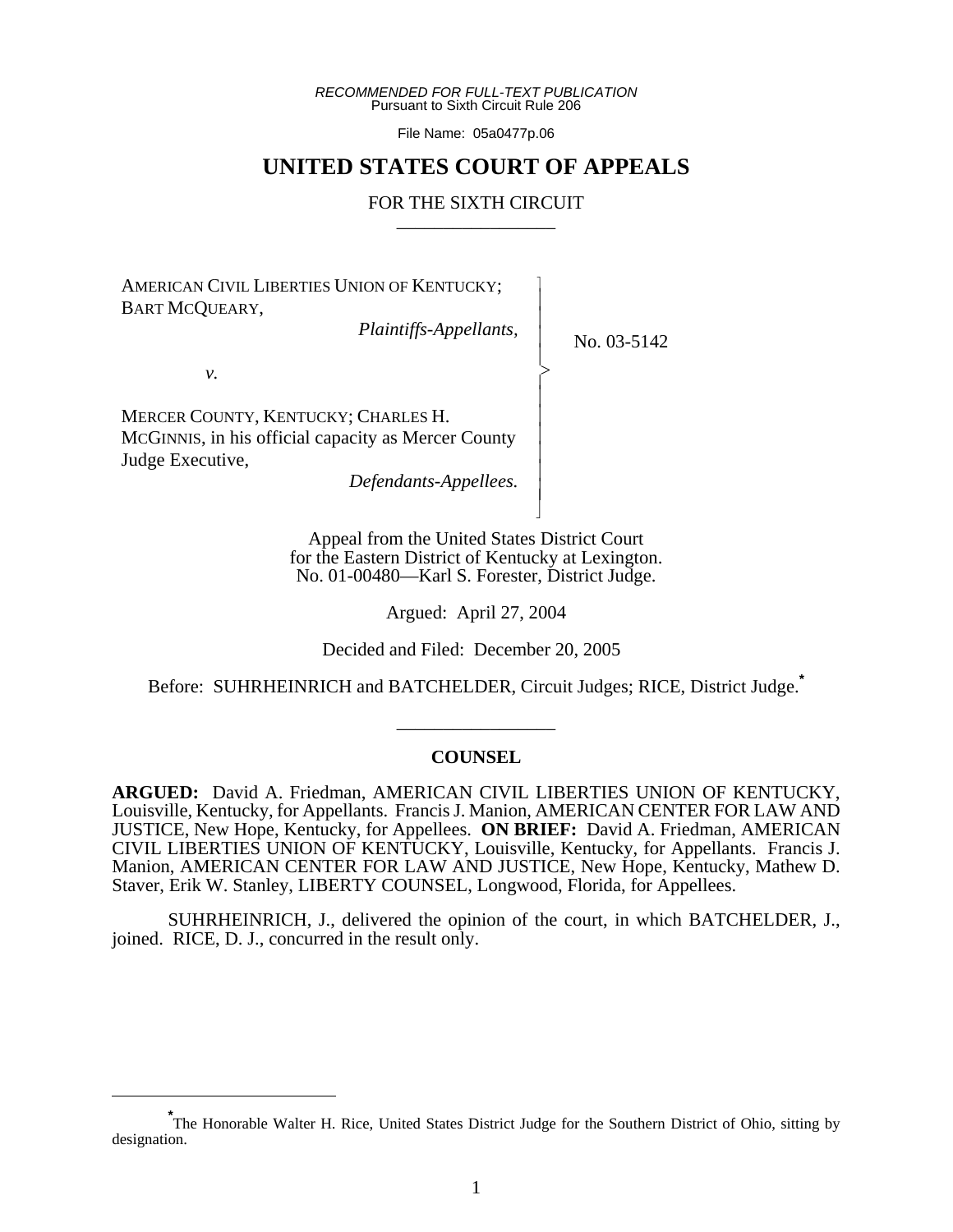## **OPINION \_\_\_\_\_\_\_\_\_\_\_\_\_\_\_\_\_**

**\_\_\_\_\_\_\_\_\_\_\_\_\_\_\_\_\_**

SUHRHEINRICH, Circuit Judge. Plaintiffs-Appellants American Civil Liberties Union of Kentucky and Bart McQueary (collectively, "the ACLU") appeal from the order of the district court granting Defendants-Appellees Mercer County, Kentucky and Charles H. McGinnis' (collectively, "Mercer County's" or "the County's") motion for summary judgment and dismissing the ACLU's claims. The ACLU seeks to enjoin the County from displaying an exhibit in its courthouse that includes a copy of the Ten Commandments. While this appeal was pending, the Supreme Court granted a writ of certiorari in the case of *ACLU v. McCreary County*, 354 F.3d 438 (6th Cir. 2003), *cert. granted*, 125 S. Ct. 310 (U.S. Oct. 12, 2004) (No. 03-1693), *aff'd* 125 S. Ct. 2722 (2005). Because the challenged display here is identical in all material respects to the third and final display in *McCreary County*, we held this appeal in abeyance pending Supreme Court review. Unlike *McCreary County*, we conclude that the Mercer County display lacks a religious purpose and further conclude that it does not endorse religion. Accordingly, we now **AFFIRM**.

**I.**

On October 9, 2001, Carroll Rousey, a Mercer County resident, requested permission to hang a display entitled "Foundations of American Law and Government" in the County Courthouse. The display was to include the Mayflower Compact; the Declaration of Independence; the Ten Commandments**<sup>1</sup>** ; the Magna Carta (in two frames); the Star-Spangled Banner; the National Motto

**1** The version at issue reads:

THE TEN COMMANDMENTS

Thou shalt have no other gods before me.

Thou shalt not make unto thee any graven image, or any likeness of any thing that is in heaven above, or that is in the earth beneath, or that is in the water underneath the earth: Thou shalt not bow down thyself to them, nor serve them: for I the LORD thy God am a jealous God, visiting the iniquity of the fathers upon the children unto the third and fourth generation of them that hate me.

Thou shalt not take the name of the LORD thy God in vain: for the LORD will not hold him guiltless that taketh his name in vain.

Remember the sabbath day, to keep it holy.

Honour thy father and thy mother: that thy days may be long upon the land which the LORD thy God giveth thee.

Thou shalt not kill.

Thou shalt not commit adultery.

Thou shalt not steal.

Thou shalt not bear false witness against thy neighbour.

Thou shalt not covet thy neighbour's house, thou shalt not covet thy neighbor's wife, nor his manservant, nor his maidservant, nor his ox, nor his ass, nor any thing that is thy neighbour's.

Exodus 20: 3 - 17

KING JAMES VERSION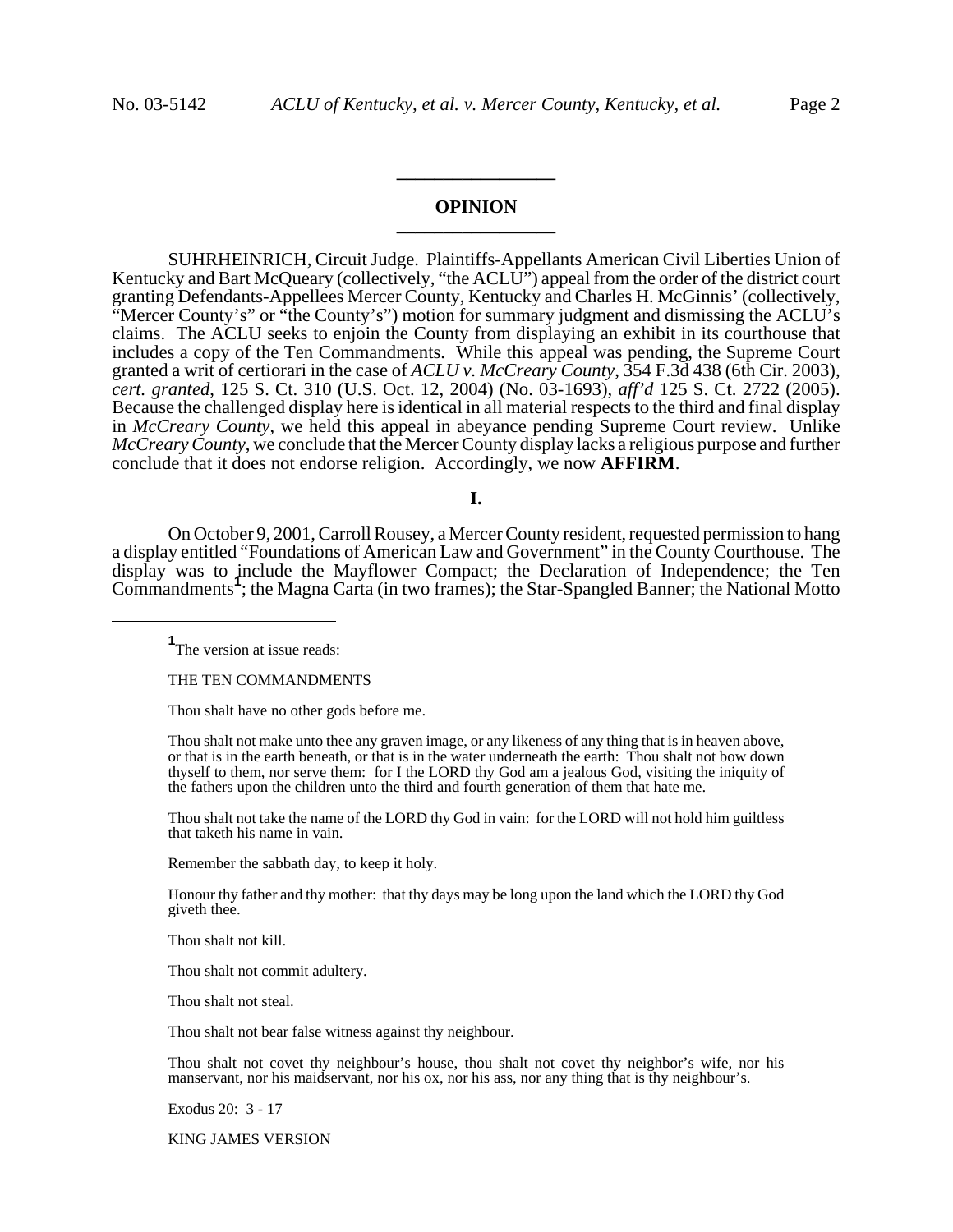"In God We Trust" and the Preamble to the Kentucky Constitution (one frame); the Bill of Rights; and Lady Justice.

After learning that the Kentucky General Assembly had recently passed a resolution authorizing the inclusion of the Ten Commandments in displays of formative, historical documents on government property, the Mercer County Fiscal Court voted to allow Mr. Rousey to hang the display as described. Mr. Rousey paid for, framed, and hung the display on the courthouse walls himself.

Included in the display is a commentary page that contains an explanation for each of the nine items. The following is the explanation for the Ten Commandments:

The Ten Commandments have profoundly influenced the formation of Western legal thought and the formation of our country. That influence is clearly seen in the Declaration of Independence, which declared that "We hold these truths to be self-evident, that all men are created equal, that they are endowed by their Creator with certain unalienable Rights, that among these are Life, Liberty, and the pursuit of Happiness." The Ten Commandments provide the moral background of the Declaration of Independence and the foundation of our legal tradition.

As the district court noted, "each frame in the display is the same size and no one item is displayed more prominently than the other." *ACLU v. Mercer County*, 219 F. Supp. 2d 777, 779-80 (E.D. Ky. 2002).

Shortly after Mr. Rousey erected the display, the American Civil Liberties Union of Kentucky, along with Bart McQueary, a member of the organization and a resident of Mercer County, brought suit on November 27, 2001 against Mercer County and Charles H. McGinnis, in his official capacity as Mercer County Judge Executive, seeking injunctive and declaratory relief. In the suit, the ACLU alleged that, because the display included a version of the Ten Commandments, it violated the Establishment Clause of the First Amendment. In support, the ACLU referenced a preliminary injunction issued against several other Kentucky counties for posting an identical display. *See ACLU v. McCreary County*, 145 F. Supp. 2d 845 (E.D. Ky. 2001). In its answer, Mercer County acknowledged its awareness of the injunctions.

Simultaneous with its suit, the ACLU sought preliminary injunction on the basis of the lower court's decision in *McCreary County*. Mercer County defended on the ground that *McCreary County* was distinguishable on the facts. The County also moved for summary judgment, in support of which it filed an affidavit of Judge-Executive McGinnis. In the affidavit, Judge McGinnis explained the County's decision, including Mr. Rousey's involvement and the Mercer County Fiscal Court's awareness of the Kentucky legislature's resolution authorizing such displays. He stated that the purpose for erecting the "Foundations" display was that "all of the documents, including the Ten Commandments, have played a role in the formation of our system of law and government. . . . [The] display is not intended [to], nor does it, endorse or promote religion. It simply acknowledges our history."

After a hearing, the district court denied the ACLU's motion for preliminary injunction, finding the ACLU had not proved a likelihood of success on the merits. *Mercer County*, 219 F. Supp. 2d at 797. The district, court applied the familiar three-prong test found in *Lemon v*. *Kurtzman*, 403 U.S. 602 (1971).**<sup>2</sup>** *Mercer County*, 219 F. Supp. 2d at 781-82. As to the first prong, the court found Mercer County's stated secular purpose–recognition of the historical significance

**<sup>2</sup>** The ACLU did not argue excessive governmental entanglement with religion. The district court thus confined its analysis to the purpose and effect prongs. *Mercer County*, 219 F. Supp. 2d at 782.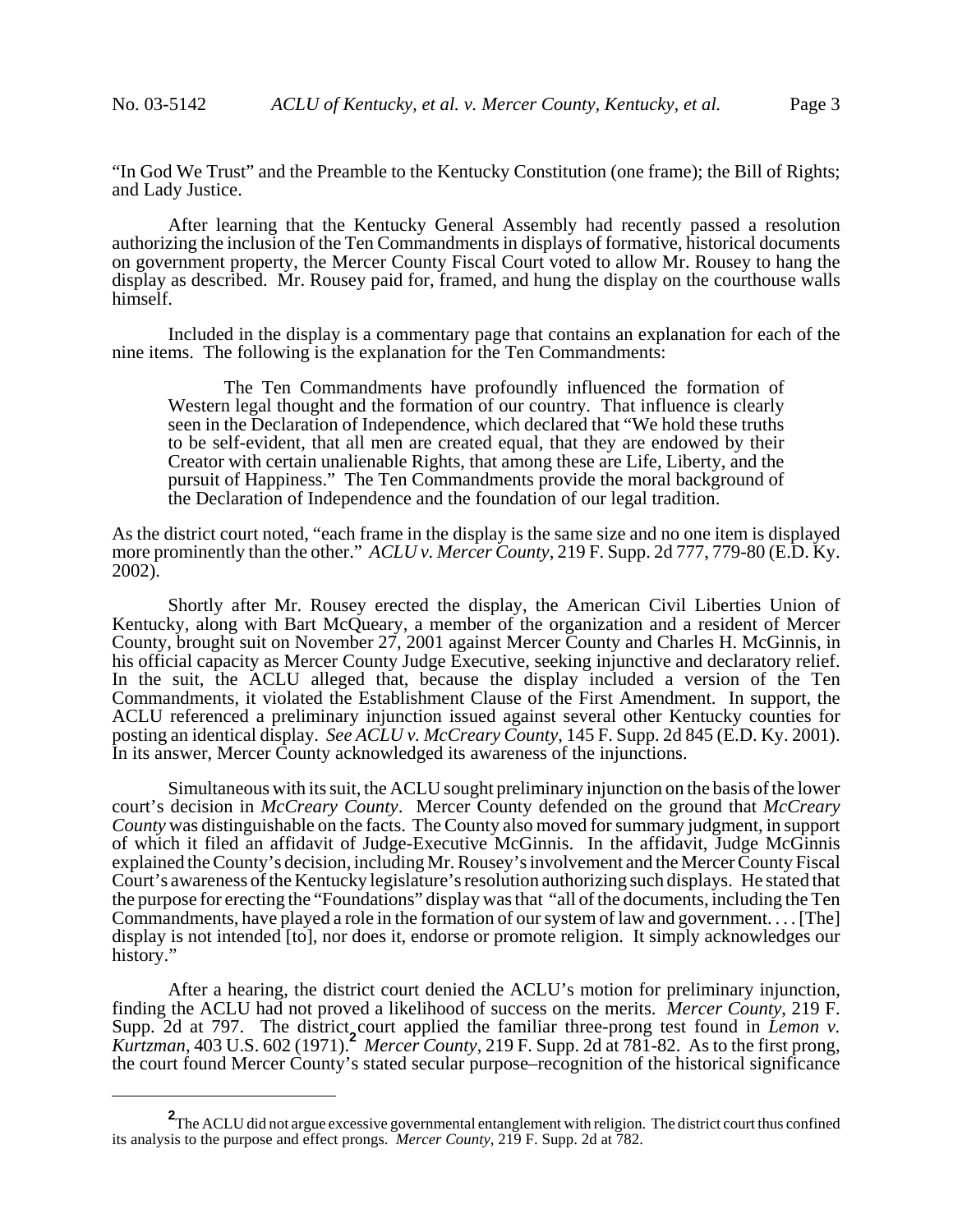of the documents included in the display–was not a sham. *Id.* at 785. It also found that there was nothing in the legislative history indicating a religious purpose. *Id.* at 787. Thus, according to the district court, Mercer County had a secular purpose in erecting this display. *Id.* at 788.

As for the endorsement test, the district court found that "[t]he context and affidavit of Judge McGinnis convey that the Commandments are part of the city's [sic] celebration of its cultural and historical roots and not a promotion of religious faith." *Id.* at 794. According to the district court, the reasonable person would not view the display as an endorsement of religion. *Id.* Having concluded that the display survived the *Lemon* test, the court denied the ACLU's motion for preliminary injunction. At the same time, the district court denied Mercer County's motion for summary judgment without prejudice and granted the ACLU 120 days to conduct discovery on the issue of religious purpose. *Id.* at 798.

The discovery period lapsed without the ACLU's conducting or requesting any discovery. Mercer County subsequently refiled its motion for summary judgment. In its ruling on Mercer County's motion for summary judgment, the district court reincorporated the findings of fact and conclusions of law from its earlier opinion. *ACLU v. Mercer County*, 240 F. Supp. 2d 623, 624 (E.D. Ky. 2003). Because the ACLU failed to raise any genuine issue of material fact, the court granted the County's motion and dismissed the ACLU's claims with prejudice. *Id.* at 625-26.

The ACLU timely appealed to this Court. Following oral argument in this case, the Supreme Court granted a writ of certiorari in *McCreary County*. 125 S. Ct. 310 (U.S. Oct. 12, 2004) (No. 03-1693). After *McCreary County* was decided, we invited both parties to submit supplemental briefs addressing that case and another case involving the constitutionality of the public display of the Ten Commandments, *Van Orden v. Perry*, 125 S. Ct. 2854 (2005).

#### **II.**

A district court's grant of summary judgment is reviewed de novo. *Watkins v. City of Battle Creek*, 273 F.3d 682, 685 (6th Cir. 2001). Summary judgment is appropriate only if there is no genuine issue of material fact and the moving party is entitled to judgment as a matter of law. Fed. R. Civ. P. 56(c). This Court must consider the evidence and draw all reasonable inferences in favor of the non-moving party. *Siggers-El v. Barlow*, 412 F.3d 693, 699 (6th Cir. 2005).

#### **III.**

The First Amendment says that "Congress shall make no law respecting an establishment of religion." U.S. Const. amend. I. Its dictates have been incorporated to the states and their subdivisions through the Fourteenth Amendment. *Santa Fe Indep. Sch. Dist. v. Doe*, 530 U.S. 290, 301 (2000). The Establishment Clause represents one of our most cherished safeguards. It is also one of the most heavily litigated. *See* Karen T. White, *The Court-Created Conflict of the First Amendment: Marginalizing Religion and Undermining the Law*, 6 U. Fla. J.L. & Pub. Pol'y 181, 182 (1994).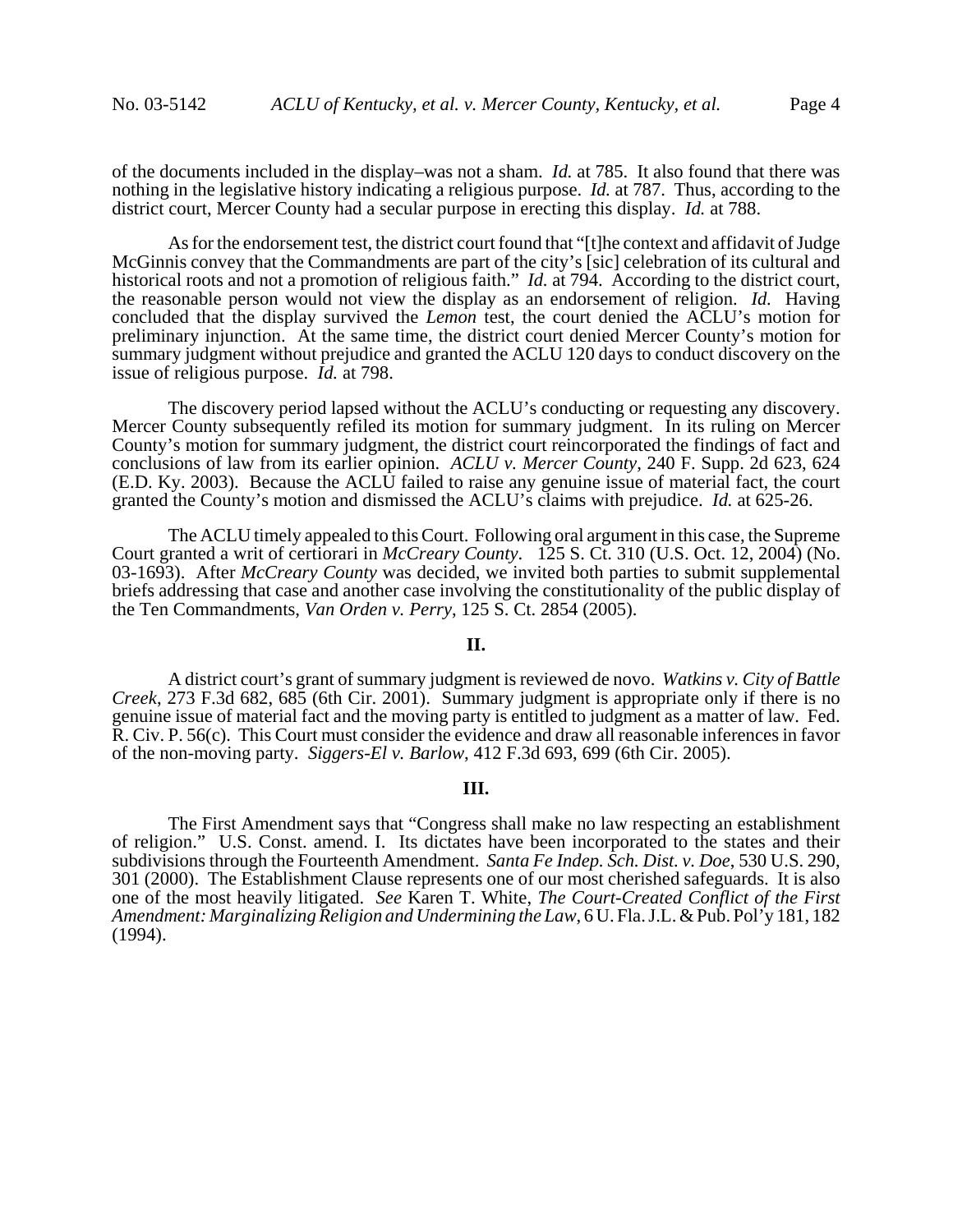### **IV.**

#### **A.**

 In *McCreary County*, two Kentucky counties, McCreary and Pulaski Counties (collectively, "the Counties"),<sup>3</sup> originally posted standalone copies of the Ten Commandments in their respective courthouses. 125 S. Ct. at 2728. The McCreary County legislative body required that the display be placed in "'a very high traffic area.'" *Id.* (quoting *ACLU v. McCreary County*, 96 F. Supp. 2d 679, 684 (E.D. Ky. 2000)). Both of the displays were "'readily visible'" and confronted "'citizens who use the courthouse to conduct their civic business, to obtain or renew driver's licenses . . . , to register cars, to pay local taxes, and to register to vote.'" *Id.* (quoting *McCreary County*, 96 F. Supp. 2d at 684). The Pulaski County Judge-Executive presided over the ceremony to hang the display. *Id.* Accompanying him was the pastor of the Judge-Executive's church. *Id.* The Judge-Executive told "the story of an astronaut who became convinced 'there must be a divine God' after viewing the Earth from the moon." *Id.* The pastor "testified to the certainty of the existence of God," *id.* at 2738, and said that the display was "one of the greatest things the judge could have done to close out the millennium," *id.* at 2728 (internal quotation omitted).

The ACLU of Kentucky brought suit against both counties for alleged violations of the Establishment Clause. *Id.* at 2729. After suit but before a ruling on the motion for injunction, both counties authorized second displays to replace the standalone displays. *Id.* In support of their measures, the counties stated the following in nearly identical resolutions:

"[T]he Ten Commandments are codified in Kentucky's civil and criminal laws"; . . . the Kentucky House of Representatives . . . in 1993 "voted unanimously . . . to adjourn . . . 'in remembrance and honor of Jesus Christ, the Prince of Ethics'"; . . . the "County Judge and . . . magistrates agree with the arguments set out by Judge [Roy] Moore" in defense of his "display [of] the Ten Commandments in his courtroom"; and . . . the "Founding Father[s] [had an] explicit understanding of the duty of elected officials to publicly acknowledge God as the source of America's strength and direction." Def. Exh. 1, at 1-3, 6.

*Id.* (all alterations in original).

The counties then hung expanded displays that included not only copies of the Ten Commandments but also eight other documents in smaller frames, "each either having a religious theme or excerpted to highlight a religious element." *Id.* These documents were

the "endowed by their Creator" passage from the Declaration of Independence; the Preamble to the Constitution of Kentucky; the national motto, "In God We Trust"; a page from the Congressional Record of February 2, 1983, proclaiming the Year of the Bible and including a statement of the Ten Commandments; a proclamation by President Abraham Lincoln designating April 30, 1863, a National Day of Prayer and Humiliation; an excerpt from President Lincoln's "Reply to Loyal Colored People of Baltimore upon Presentation of a Bible," reading that "[t]he Bible is the best gift God has ever given to man"; a proclamation by President Ronald Reagan marking 1983 the Year of the Bible; and the Mayflower Compact.

**<sup>3</sup>** A third defendant, the Harlan County (Kentucky) School Board, was involved in the litigation up to and including the appeal to this Court. *See McCreary County*, 354 F.3d at 440. After this Court affirmed the preliminary injunction, the Harlan County School Board decided to separately petition for writ of certiorari. *McCreary County*, 125 S. Ct. at 2728 n.1. That petition was denied. *Harlan County v. ACLU*, 125 S. Ct. 2988 (2005).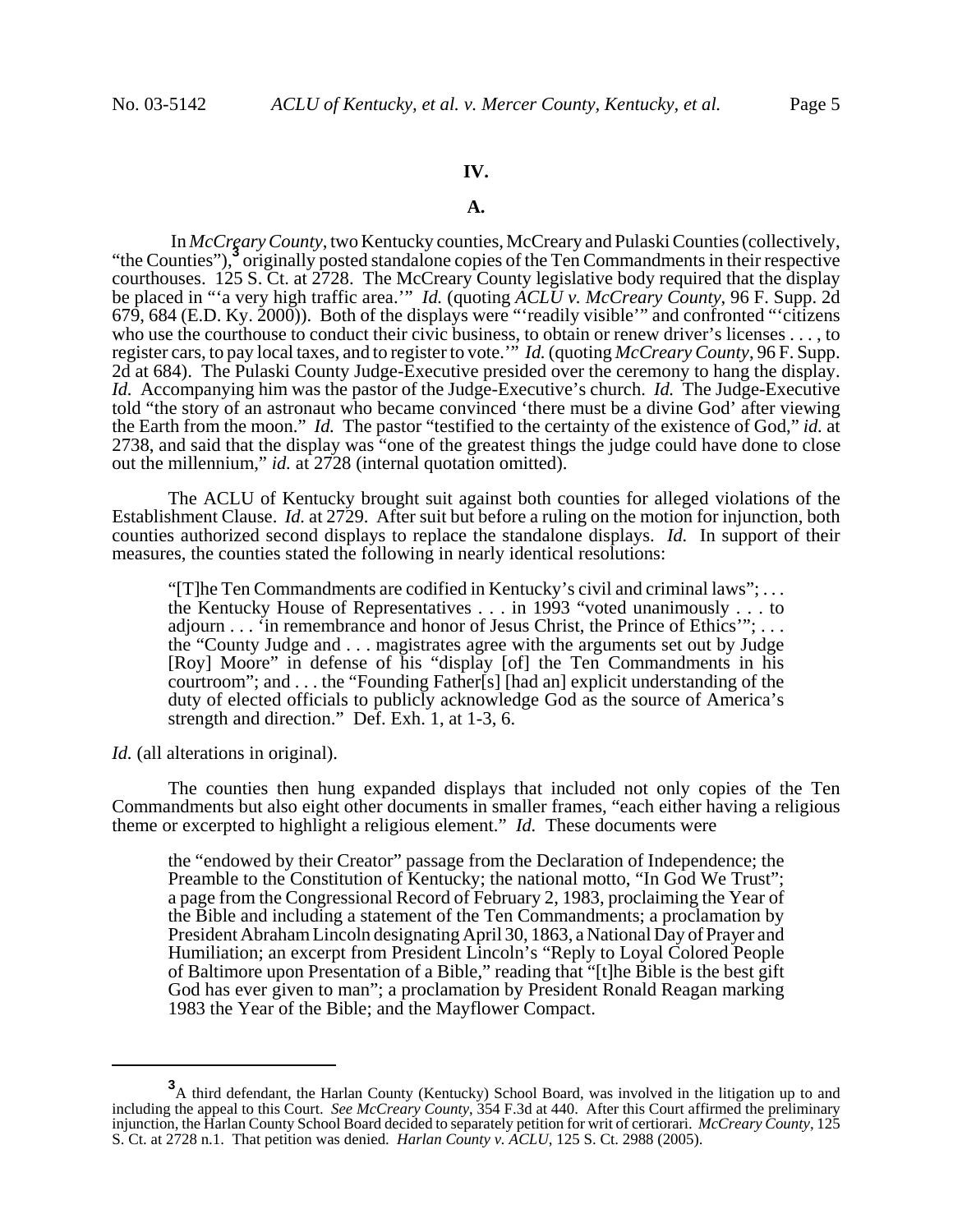*Id.* at 2729-30 (alteration in original).

The district court granted the motion for preliminary injunction and ordered the displays removed immediately. *Id.* at 2730. After changing counsel, both counties then erected a third exhibit entitled "'The Foundations of American Law and Government Display.'" *Id.* at 2730-31. The resolution authorizing the second display was not repealed (at least not until after oral argument before the Supreme Court, *id.* at 2740 n.19), and no new resolution was passed authorizing a third display, *id.* at 2739. Only after the ACLU sought to enjoin this third display did the counties articulate any secular purposes for the displays. *See id.* at 2731.

The district court expanded the injunction to enjoin the posting of all three displays, finding "the assertion that the Counties' broader educational goals are secular 'crumble[s] . . . upon examination of the history of this litigation.'" *Id.* (quoting *ACLU v. McCreary County*, 145 F. Supp. 2d 845, 849 (E.D. Ky. 2001)) (alteration in original). This Court affirmed. *McCreary County*, 354 F.3d at 462.

A divided Supreme Court affirmed the grant of preliminary injunction.**<sup>4</sup>** The majority noted initially that, among its cases, *Lemon*'s "secular purpose" inquiry has been "seldom dispositive" and, standing alone, it "'may rarely be determinative.'" *Id.* at 2732 (quoting *Wallace v. Jaffree*, 472 U.S. 38, 75 (1985) (O'Connor, J., concurring)). The majority stated that government violates the Establishment Clause when it "acts with the ostensible and predominant purpose of advancing religion,"**<sup>5</sup>** *id.* at 2733, which is to be judged under an "'objective observer'" standard, *id.* at 2734 (quoting *Santa Fe*, 530 U.S. at 308 (O'Connor, J., concurring)). The objective observer is presumed to be aware of the "'text, legislative history, and implementation'" of the state action. *Id.* (quoting *Santa Fe*, 530 U.S. at 308 (O'Connor, J., concurring)). At the same time, the Court cautioned that a finding of impermissible purpose should be rare. *See id.* at 2735. Only "where an understanding of official objective emerges from readily discoverable fact" is judicial scrutiny warranted. *Id.* at 2734.

Turning to the Counties' displays, the *McCreary County* majority first found the original standalone displays similar to the display held unconstitutional in *Stone v. Graham*, 449 U.S. 39 (1980) (per curiam). *McCreary County*, 125 S. Ct. at 2738. Like the display in *Stone*, there was nothing to indicate an objectively secular purpose. *Id.* The *McCreary County* majority emphasized that the displays "set out a text of the Commandments as distinct from any traditionally symbolic representation, and each stood alone, not part of an arguably secular display." *Id.* Moreover, Pulaski County had a pastor speak to the certainty of the existence of God at the dedication ceremony. *Id.* According to the majority, the reasonable person would thus conclude that the displays were religiously motivated. *Id.*

The Court found the second, expanded displays similarly problematic. The additional documents "highlighted references to God as their sole common element." *Id.* at 2739. The Court found "the display[s'] unstinting focus was on religious passages, showing that the Counties were posting the Commandments precisely because of their sectarian content." *Id.* The "extraordinary resolutions" authorizing these displays, *id.* at 2740, declared Jesus Christ the embodiment of ethics,

**<sup>4</sup>** Justice Souter delivered the opinion of the Court, in which Justices Stevens, O'Connor, Ginsburg, and Breyer joined. Justice O'Connor filed a concurring opinion. Justice Scalia filed a dissenting opinion, in which Chief Justice Rehnquist and Justice Thomas joined, and in which Justice Kennedy joined in part.

**<sup>5</sup>**<br>The language of "predominant purpose" signaled a departure from the Court's earlier "secular purpose" inquiries. *Id.* at 2757 (Scalia, J., dissenting) ("[T]he [*McCreary County* majority] replaces *Lemon*'s requirement that the government have '*a* secular . . . purpose' with the heightened requirement that the secular purpose 'predominate' over any purpose to advance religion." (quoting *Lemon*, 403 U.S. at 612)).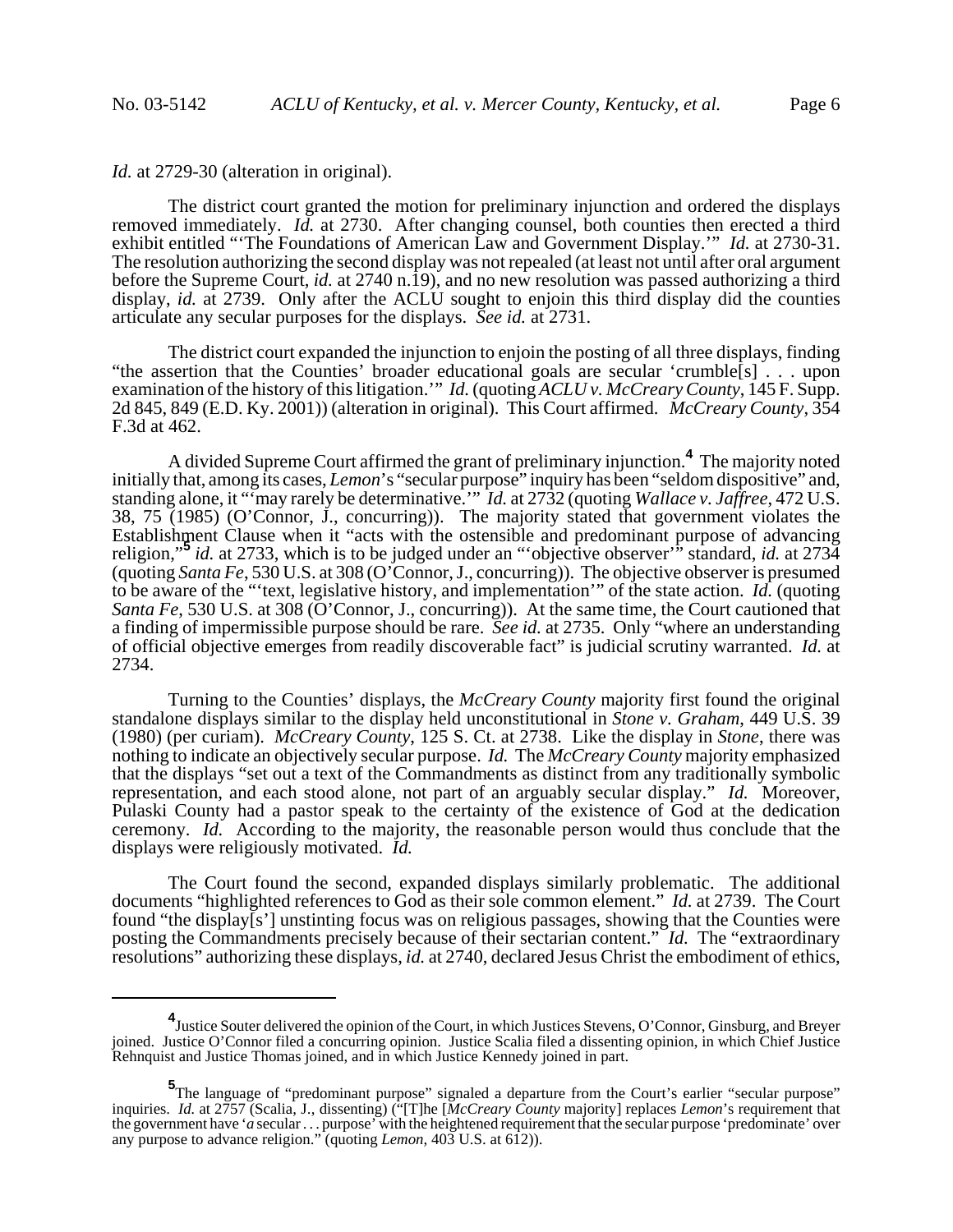*id.* at 2739. The Court concluded that these displays and resolutions "presented an indisputable, and undisputed, showing of an impermissible purpose." *Id.*

The majority found the third displays, "Foundations of American Law and Government," also evidenced a religious purpose. The *McCreary County* Court emphasized that, when the new displays were posted, the prior resolutions were not repealed, and no new resolutions authorizing the displays were enacted. *Id.* at 2739. Rather, the Counties simply retained new attorneys. The majority found it worth noting that "[t]he Counties' claims did not . . . persuade the [district] court, intimately familiar with the details of this litigation, or the Court of Appeals, neither of which found a legitimizing secular purpose in this third version of the display." *Id.* at 2740. The Court continued:

[The Counties'] new statements of purpose were presented only as a litigating position, there being no further authorizing action by the Counties' governing boards. And although repeal of the earlier county authorizations would not have erased them from the record of evidence bearing on current purpose, the extraordinary resolutions for the second display passed just months earlier were not repealed or otherwise repudiated. Indeed, the sectarian spirit of the common resolution found enhanced expression in the third display, which quoted more of the purely religious language of the Commandments than the first two displays had done. No reasonable observer could swallow the claim that the Counties had cast off the objective so unmistakable in the earlier display.

*Id.* at 2740 (footnotes and citations omitted). Finally, the Supreme Court questioned the Counties' selection of posted material. *Id.* In the context of this case, the reasonable observer could not separate the "Foundations" display from its sectarian history. The Court therefore held the preliminary injunction was "adequately supported by evidence that the Counties' purpose had not changed at the third stage." *Id.* at 2741.

#### **B.**

Mercer County concedes that the display itself is identical in all material respects to the third and final displays found unconstitutional in *McCreary County*. The County nevertheless argues that its display is constitutional because, in contrast with *McCreary County*, the predominant purpose of the display in this case is secular. We agree.

Critical to the finding of sectarian purpose in *McCreary County* was the extended history: the original standalone copy of the Ten Commandments; a pastor's speaking to the existence of God at the hanging ceremony; a second, more distinctly religious display; and the "extraordinary" resolutions authorizing the displays that were not repealed even after the "Foundations" display was posted. The objective observer in McCreary and Pulaski Counties was deemed aware of this background, and thus saw an impermissible purpose.

The Mercer County display, on the other hand, lacks a similar sectarian pedigree. Here, there was only one display, one authorizing measure, and one implementation, all of which demonstrate a secular purpose. The "Foundations" display is the lone exhibit the County has posted in its courthouse. There being but one display, the County has needed but one resolution. Mr. Rousey hung the display himself; there is no evidence of a ceremony solemnized by a clergyman. In fact, the only history the objective observer would incorporate into this display is the statement of Judge McGinnis that the purpose of the display is to recognize American legal traditions.

We defer to the government's stated purpose, *id.* at 2735, except "in those *unusual* cases where the claim was an apparent sham" and the primary objective is religious, *id.* at 2736 (emphasis added). Although we presume the sincerity of the legislature's express purpose, *see id.* at 2735;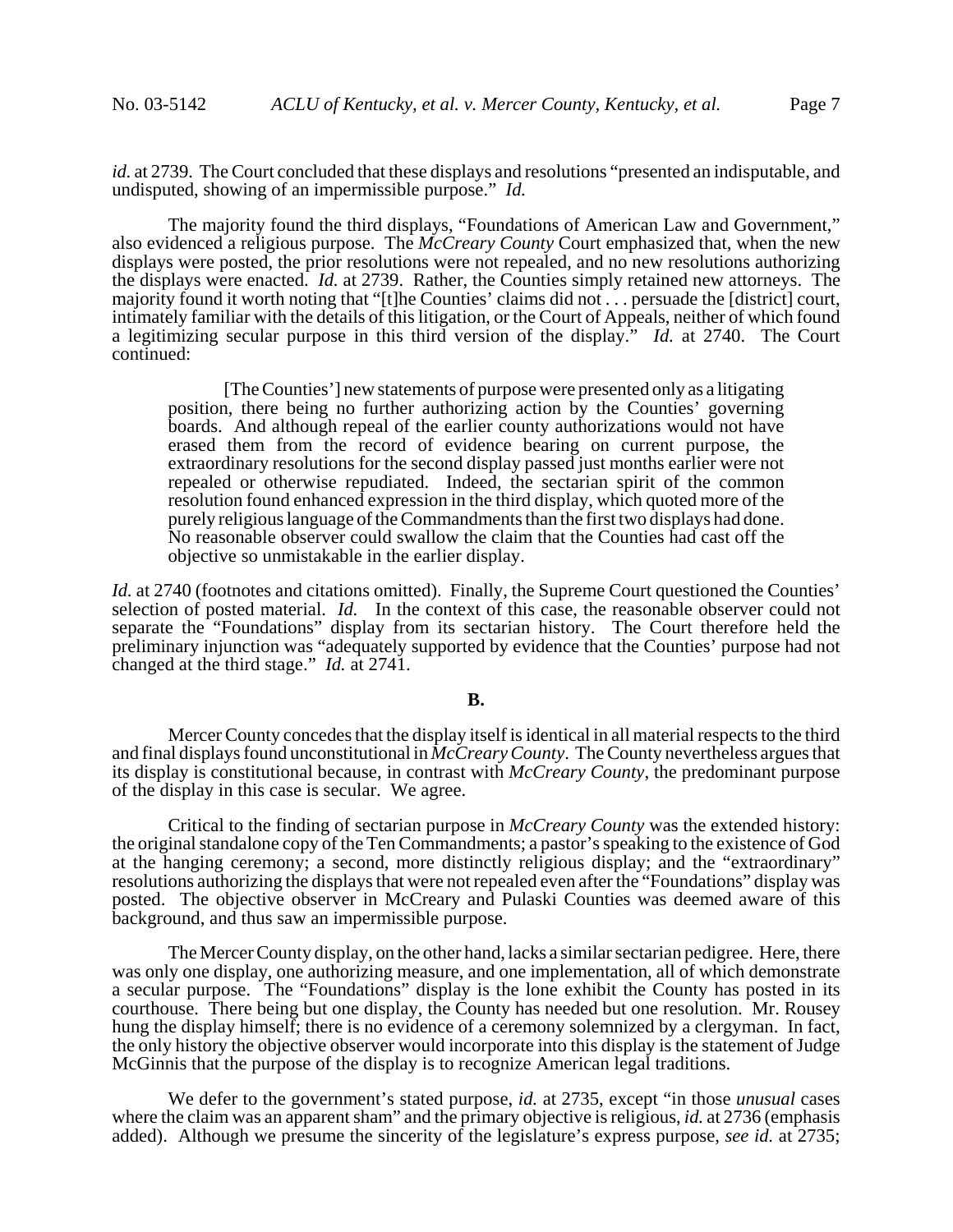*ACLU v. Capitol Square Review & Advisory Bd.*, 243 F.3d 289, 307 (6th Cir. 2001) (en banc), objective evidence may be helpful in "'distinguis[h][ing] a sham secular purpose from a sincere one,'" *Santa Fe*, 530 U.S. at 308 (quoting *Wallace*, 472 U.S. at 75 (O'Connor, J., concurring)) (first alteration in original). Here, unlike *McCreary County*, Mercer County's stated purpose was more than a mere "litigating position." Instead, it is supported by context, including the explanatory document and the eight other objectively historical and secular documents. A reasonable observer would not view this display as an attempt by Mercer County to establish religion. Instead, he would view it for what it is: an acknowledgment of history.

We agree with the district court that there is no evidence in this case that the County's stated purpose is a sham. *Mercer County*, 219 F. Supp. 2d at 785. The ACLU was given ample opportunity to produce evidence to the contrary and failed to do so. The Mercer County display was neither immediately preceded by nor invariably connected to previous unconstitutional displays. As the district court said, "the Commandments were displayed in a proper historical context *ab initio*," *id.* at 787, untainted by previous impermissible attempts to exhibit the Decalogue like those that proved fatal in *McCreary County*, *see McCreary County*, 125 S. Ct. at 2737 n.14. The objective observer in Mercer County has no recent history of religiously motivated governmental acts or resolutions to incorporate into the display.<sup>6</sup> We conclude, therefore, that the predominant purpose of the "Foundations" display is secular.

As *McCreary County* itself recognizes, identical displays may nonetheless be constitutionally unique:

One consequence of taking account of the purpose underlying past actions is that the same government action may be constitutional if taken in the first instance and unconstitutional if it has a sectarian heritage. . . . [I]t will matter to objective observers whether posting the Commandments follows on the heels of displays motivated by sectarianism, or whether it lacks a history demonstrating that purpose. . . . *[W]here one [of two identical] display[s] has a history of manifesting sectarian purpose that the other lacks, it is appropriate that they be treated differently* . . . .

*McCreary County*, 125 S. Ct. at 2737 n.14 (emphasis added). Were it otherwise, the Supreme Court, reviewing the law de novo, *id.* at 2737, would have simply ruled that the displays violated the Establishment Clause on their face. The opinion instead focuses on the evolution of the displays, and the Court was careful not to extend its holding any further:

[W]e do not decide that the Counties' past actions forever taint any effort on their part to deal with the subject matter. We hold only that purpose needs to be taken seriously under the Establishment Clause and needs to be understood in light of context . . . . It is enough to say here that district courts are fully capable of adjusting preliminary relief to take account of genuine changes in constitutionally significant conditions.

**<sup>6</sup>** It is not an argument that the "objective observer" in Kentucky now has the tainted legislative history of the McCreary and Pulaski Counties display to incorporate into the Mercer County display. *McCreary County* gained significant local as well as national notoriety, and we would be naive to assume that the objective observer in Mercer County is unaware of those attempts to advance religion. The Supreme Court, however, "[did] not decide that the Counties' past actions forever taint any effort on their part to deal with the subject matter." *McCreary County*, 125 S. Ct. at 2741. In fact, the majority emphasized that the district court should be willing to modify its judgment should the counties later demonstrate a predominantly secular purpose. *See id.* If the counties involved in *McCreary County* may purge themselves of the impermissible purpose, it follows *a fortiori* that Mercer County may act free of the *McCreary County*-taint. Furthermore, the sins of one government should not be revisited on other governments. There is quite simply no basis in law or fact for such imputation.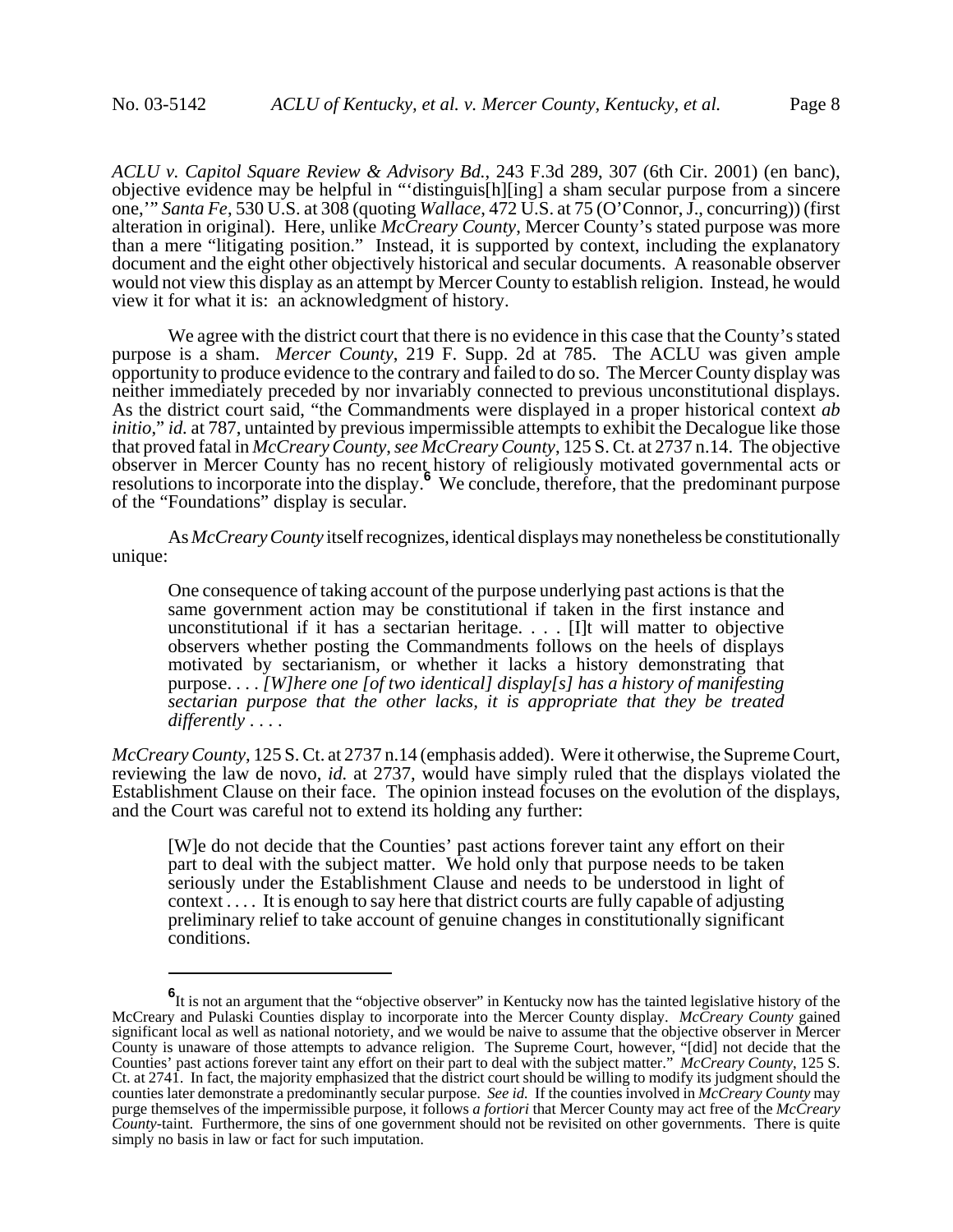*Id.* at 2741. Nothing in the Court's opinion can be read to stand for the proposition that governmental displays such as the ones involved, without more, are unconstitutional.

Lastly, it should be noted that *McCreary County* involved an appeal from preliminary injunction. *Id.* at 2737. The Supreme Court thus reviewed the district court's decision for abuse of discretion. *Id.* Under this deferential standard, the Court will affirm and remand for a trial on the merits "[i]f the underlying constitutional question is close." *Ashcroft v. ACLU*, 542 U.S. 656, 700 (2004); *see also McCreary County*, 125 S. Ct. at 2737 (citing *Ashcroft* as authority for the proper standard of review). The majority narrowly tailored its opinion to the facts as they existed at the time of appeal, even to the point of leaving open the possibility on remand of the district court's lifting the preliminary injunction and denying permanent relief. *See McCreary County*, 125 S. Ct. at 2741. Placed it in its proper procedural setting, *McCreary County* requires only that purpose be taken seriously and understood in light of context. *Id.*

Mercer County authorized the posting of nine documents in its courthouse in an attempt to recognize American legal history. It is of course not unusual for a government to educate the public in this manner; in fact, it is commonplace. As a general matter, then, an historical display in a courthouse would not set off alarms in the objective observer. Thus, to be problematic, there must be something more to signal a predominantly religious purpose. But the Mercer County display, in this context, does not contain any overtly sectarian messages. While several of the documents refer to the Deity, it would be unreasonable, *ipso facto*, to interpret those as evidencing a religious purpose. By including the Ten Commandments in a display of American legal documents, the County is merely acknowledging the Commandments' historical influence. We generally defer to the government's rational judgment of what is historically relevant.**<sup>7</sup>** *See Turner Broad. Sys., Inc. v. FCC*, 520 U.S. 180, 195 (1997); *Jacobs v. Barr*, 959 F.2d 313, 319 (D.C. Cir. 1992) ("[A]lthough courts should not defer to Congress on constitutional questions, we *should* defer–or give 'great weight'–to Congress on empirical questions."). The Supreme Court has said repeatedly that the Ten Commandments have historical importance. *See, e.g.*, *Van Orden*, 125 S. Ct. at 2863 (plurality opinion) (citing *McGowan v. Maryland*, 366 U.S. 420, 442 (1961); *id.* at 462 (separate opinion of Frankfurter, J.)); *Edwards v. Aguillard*, 482 U.S. 578, 593-94 (1987). The majority in *McCreary County* and the plurality in *Van Orden* agreed. *See McCreary County*, 125 S. Ct. at 2738; *Van Orden*, 125 S. Ct. at 2863 (plurality opinion).**<sup>8</sup>**

**<sup>7</sup>** The *McCreary County* majority criticized the "Foundations" display for its puzzling "choices and omissions." *Id.* at 2740. "In a collection of documents said to be 'foundational' to American government, it is at least odd to include a patriotic anthem, but to omit the Fourteenth Amendment . . . [and] to leave out the . . . Constitution . . . while quoting the . . . Magna Carta . . . ." *Id.* This discussion is entirely unhelpful. As an initial matter, it is hardly surprising to learn that Mercer County and the U.S. Supreme Court have differing opinions as to the relative importance of certain historical documents. But however quizzical it may seem to include a poem written in 1814 in a display purported to be "foundational," it would be arguably more absurd to include a copy of an amendment ratified in 1868. Conversely, the Court does not question the inclusion of the words "In God We Trust," even though that phrase was not officially made the national motto until 1956. *See* 36 U.S.C. § 302 (original version at ch. 795, § 186, 70 Stat. 732 (1956)). In any event, what five justices of the Supreme Court would include in a display commemorating Kentucky and American legal history has no bearing on the constitutionality of the display as erected. *Cf. Lynch v. Donnelly*, 465 U.S. 668, 681 n.7 (1984) ("[T]hat the [state]'s objectives could have been achieved without including the [challenged item] in the display . . . is irrelevant. The question is whether the display [as is] violates the Establishment Clause." (citation omitted)). Thus, we are not persuaded by comments indicating that the Supreme Court would have posted a different display. We are called upon to analyze the documents actually displayed. Having done so, we conclude that they do not have a religious purpose.

**<sup>8</sup>** By citing to case law for support on this matter, we do not intend to endorse the idea that the judiciary is better qualified than our coordinate branches to determine what is, and what is not, historically relevant. We do so merely to show that the Supreme Court does not view the presence of the Ten Commandments in a public building as a presumptive establishment of religion.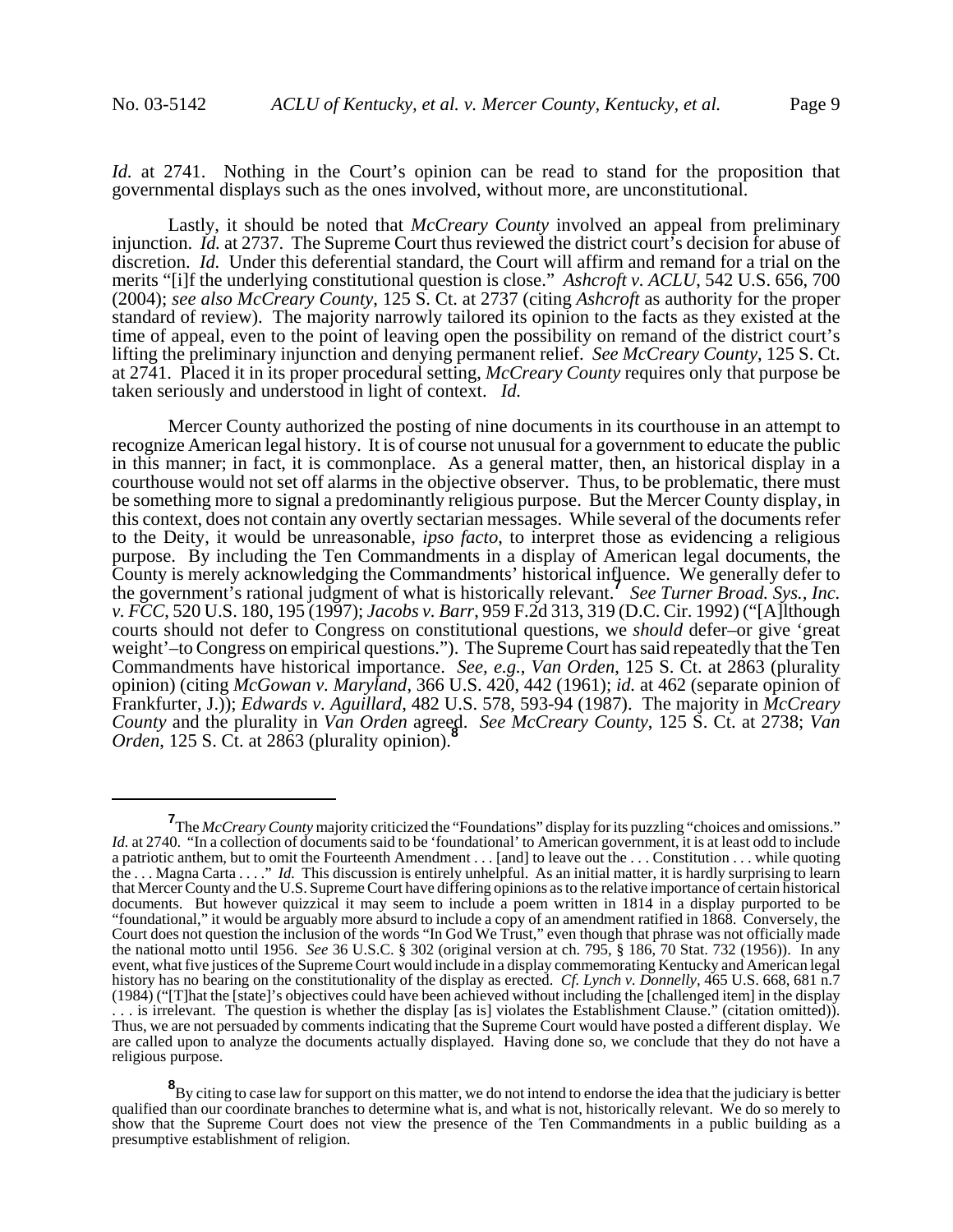The ACLU relies heavily on *Stone v. Graham*. In *Stone*, the Supreme Court held a Kentucky law requiring the posting of the Ten Commandments in classrooms unconstitutional as lacking a secular purpose. 449 U.S. at 42-43. The *Stone* Court reasoned that "[t]he pre-eminent purpose for posting the Ten Commandments on schoolroom walls is plainly religious in nature. . . . The Commandments do not confine themselves to arguably secular matters . . . ." *Id.* at 41.

*Stone*, however, is inapposite here. First, *Stone* itself recognized that the Ten Commandments, like the Bible, could be constitutionally integrated into public school curriculum. *Id.* at 42 (stating that "the Bible may constitutionally be used in an appropriate study of history, civilization, ethics, comparative religion, or the like"). Second, the Supreme Court has since declared that "*Stone* . . . [does] not mean that no use could ever be made of the Ten Commandments, or that the Ten Commandments played an exclusively religious role in the history of Western Civilization." *Aguillard*, 482 U.S. at 593-94. The *McCreary County* majority rejected the notion that *Stone* controls simply because the Ten Commandments are involved. 125 S. Ct. at 2737-38 ("*Stone* did not purport to decide the constitutionality of every possible way the Commandments might be set out by the government . . . ."). In fact, *McCreary County* cites *Stone* for support only in its discussion of the Counties' original standalone display. *See id.* at 2738, n.17. It did not endorse *Stone*'s reasoning in its analysis of the Counties' second or third displays. The *Van Orden* plurality simply dismissed *Stone* as inapplicable. *See Van Orden*, 125 S. Ct. at 2864, n.11 (plurality opinion). Whatever is left of *Stone* is limited to circumstances involving public displays of the Ten Commandments in isolation.

**V.**

#### **A.**

Having found that the Mercer County display survives *McCreary County*, we must now determine what, if any, additional scrutiny the Establishment Clause requires. The district court applied the *Lemon* test. We begin with an inquiry into the current status of *Lemon*.

Under *Lemon*, government action does not run afoul of the Establishment Clause if it (1) has a secular purpose; (2) does not have the primary or principal effect of either advancing or inhibiting religion; and (3) does not foster an excessive governmental entanglement with religion.**<sup>9</sup>** *Lemon v. Kurtzman*, 403 U.S. 602, 612-13 (1971). The first and second prongs have since been reformulated. After *McCreary County*, the first is now the predominant purpose test. *McCreary County*, 125 S. Ct. at 2733; *id.* at 2757 (Scalia, J., dissenting) ("[T]he [*McCreary County* majority] replaces *Lemon*'s requirement that the government have '*a* secular . . . purpose' with the heightened requirement that the secular purpose 'predominate' over any purpose to advance religion." (quoting Lemon, 403 U.S. at 612)). The second, the so-called "endorsement" test, asks whether the government action has the purpose or effect of endorsing religion.**<sup>10</sup>** *Adland v. Russ*, 307 F.3d 471, 479 (6th Cir. 2002); *Granzeier v. Middleton*, 173 F.3d 568, 573 (6th Cir. 1999).

Even with these reformulations, *Lemon* has been criticized by a number of Supreme Court justices. *See, e.g.*, *Lamb's Chapel v. Ctr. Moriches Union Free Sch. Dist.*, 508 U.S. 384, 398-400 (1993) (Scalia, J., concurring, joined by Thomas, J.) (citing other Supreme Court criticisms of *Lemon*); *Allegheny*, 492 U.S. at 655-57 (Kennedy, J., concurring in part and dissenting in part);

**<sup>9</sup>**<br>The ACLU does not contend on appeal that the display fosters an excessive governmental entanglement with religion.

**<sup>10</sup>** Justice O'Connor first articulated the endorsement inquiry in her concurring opinion in Lynch v. Donnelly. See 465 U.S. 668, 690-94 (1984) (O'Connor, J., concurring). A plurality of the Supreme Court adopted it soon thereafter. *See County of Allegheny v. ACLU*, 492 U.S. 573, 594-97 (1989) (plurality opinion).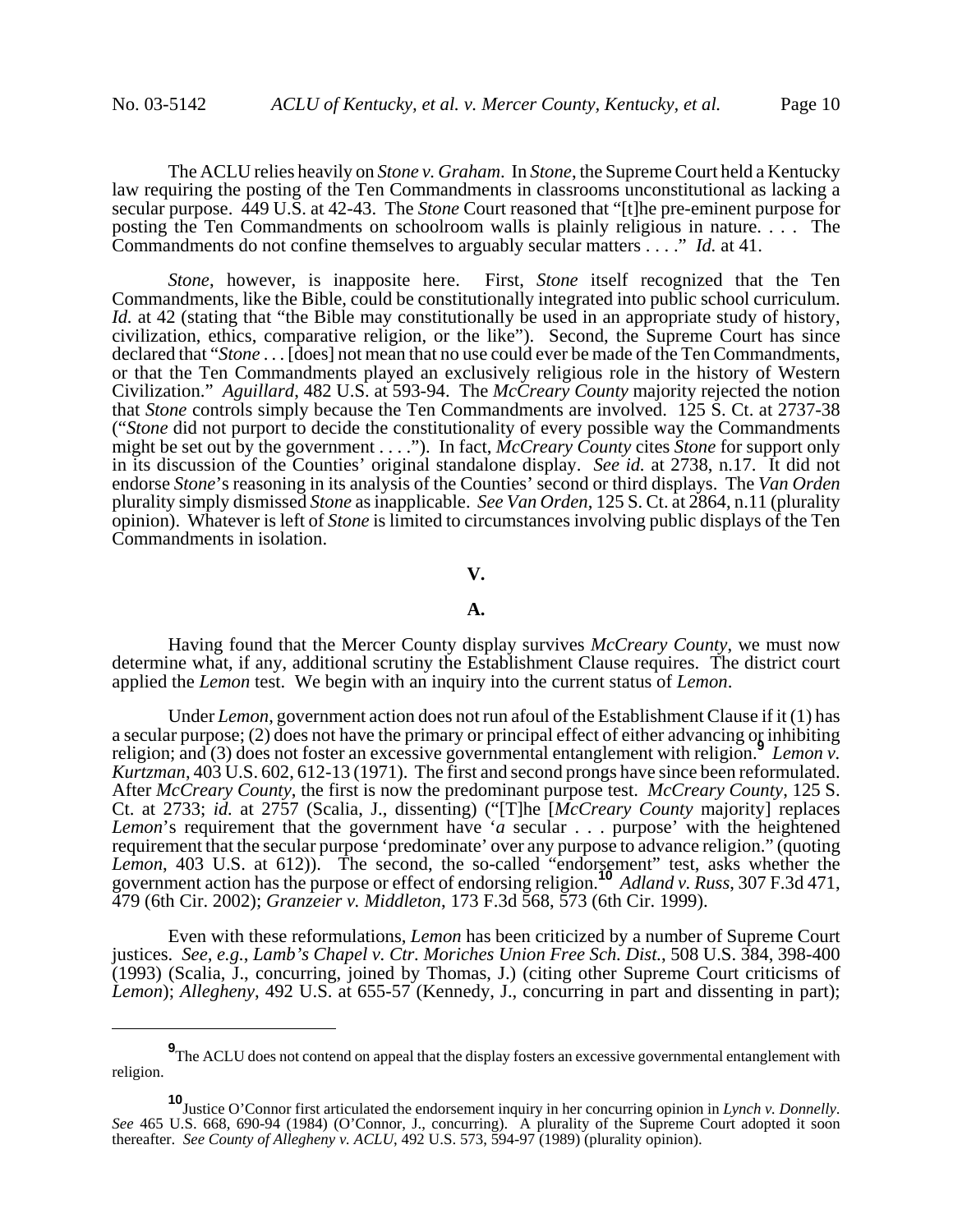*Corp. of Presiding Bishop of Church of Jesus Christ of Latter-day Saints v. Amos*, 483 U.S. 327, 346-48 (1987) (O'Connor, J., concurring). In fact, "just two years after *Lemon* was decided, [the Supreme Court] noted that the factors identified in *Lemon* serve as 'no more than helpful signposts.'" *Van Orden*, 125 S. Ct. at 2861 (plurality opinion) (quoting *Hunt v. McNair*, 413 U.S. 734, 741 (1973)). No fewer than seven times since 1983 has the Supreme Court decided an Establishment Clause case without applying *Lemon*. *See Van Orden*, 125 S. Ct. 2854 (plurality opinion); *Zelman v. Simmons-Harris*, 536 U.S. 639 (2002); *Good News Club v. Milford Cent. Sch.*, 533 U.S. 98 (2001); *Captiol Square Review & Advisory Bd. v. Pinette*, 515 U.S. 753 (1995); *Rosenberger v. Rector & Visitors of Univ. of Va.*, 515 U.S. 819 (1995); *Lee v. Weisman*, 505 U.S. 577 (1992); *Marsh v. Chambers*, 463 U.S. 783 (1983).

*McCreary County* and *Van Orden* did not settle the issue. On the one hand, the Supreme Court declined an invitation to abandon *Lemon* in *McCreary County*. *See McCreary County*, 125 S. Ct. at 2734-35. The majority in that case certainly implies *Lemon*'s continued vitality by conducting purpose analysis. *See id.*, 125 S. Ct. at 2735-41; *see also id.* at 2757-58 (Scalia, J., dissenting) (criticizing the majority's application of the *Lemon* test). The majority never explicitly reaffirms *Lemon*, though, because the inquiry ended when the Court held the displays unconstitutional as having an impermissible purpose.

On the other hand, a plurality of the Court in *Van Orden* disregarded the *Lemon* test, noting that *Lemon* is "not useful in dealing with the sort of passive monument that Texas has erected on its Capitol grounds." 125 S. Ct. at 2861 (plurality opinion). The plurality instead employed an analysis "driven both by the nature of the monument and by our Nation's history." *Id.* Justice Breyer's concurrence arguably provided a fifth vote as to *Lemon*'s inapplicability.**<sup>11</sup>** *See id.* at 2868-72 (Breyer J., concurring) (exercising "legal judgment" as a substitute for any of the Supreme Court's Establishment Clause tests in the Ten Commandments setting). However, "[t]he views of five Justices that the case should be reconsidered or overruled cannot be said to have effected a change in Establishment Clause law." *See Agostini v. Felton*, 521 U.S. 203, 217 (1997). Thus, we remain in Establishment Clause purgatory.

The recent decisions of this Court have routinely applied *Lemon*, including the endorsement test. *See, e.g.*, *ACLU v. Ashbrook*, 375 F.3d 484, 490 (6th Cir. 2004); *Adland v. Russ*, 307 F.3d 471, 479 (6th Cir. 2002); *ACLU v. Capitol Square Review & Advisory Bd.*, 243 F.3d 289, 306 (6th Cir. 2001) (en banc). Because *McCreary County* and *Van Orden* do not instruct otherwise, we must continue to do so. *But see ACLU v. City of Plattsmouth*, 419 F.3d 772, 778 n.8 (8th Cir. 2005) (en banc) (declining to apply *Lemon* post-*McCreary County* and *Van Orden* in a case factually similar to *Van Orden*).

Under the endorsement test, the government violates the Establishment Clause when it acts in a manner that a reasonable person would view as an endorsement of religion. *Granzeier v. Middleton*, 173 F.3d 568, 573 (6th Cir. 1999). This is an objective standard, similar to the judicially-created "reasonable person" standard of tort law. *Ams. United for Separation of Church & State v. City of Grand Rapids*, 980 F.2d 1538, 1543-44 (6th Cir. 1992) (en banc). "Accordingly, we do not ask whether there is *any* person who could find an endorsement of religion, whether *some* people may be offended by the display, or whether *some* reasonable person *might* think [the

**<sup>11</sup>**Justice Breyer joined the majority opinion in *McCreary County* that implicitly intends for *Lemon* to govern these types of cases. Curiously, he concurred in *Van Orden*, arguing that "the exercise of legal judgment" in these cases "must reflect and remain faithful to the underlying purposes of the [Religion] Clauses, and it must take account of context and consequences measured in light of those purposes," and that "no exact formula can dictate a resolution to such factintensive cases." *Van Orden*, 125 S. Ct. at 2869 (Breyer, J., concurring).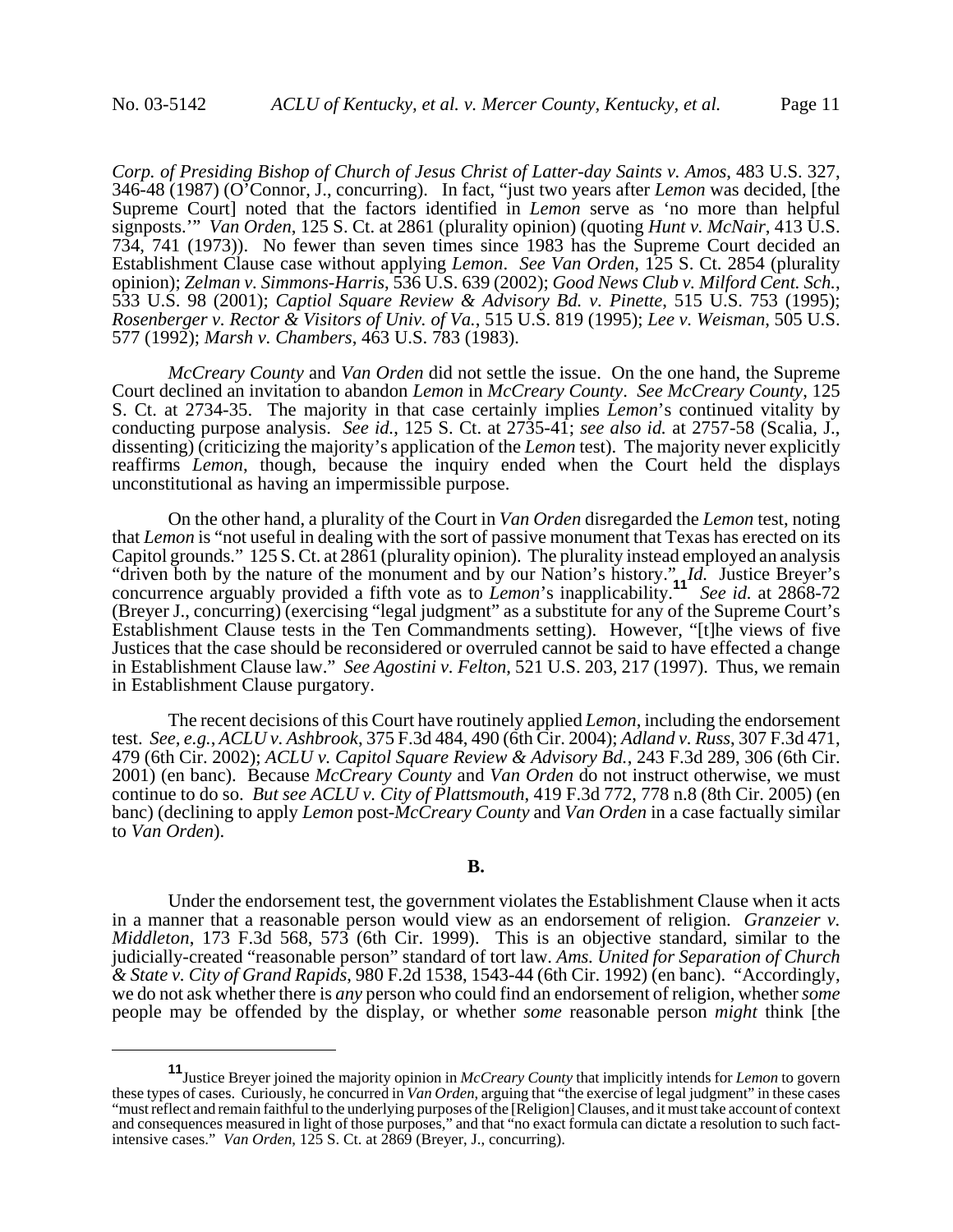government] endorses religion." *Id.* at 1544. Rather, the inquiry here is whether *the* reasonable person *would* conclude that Mercer County's display has the effect of endorsing religion. *See id.*

Context is crucial to this analysis. *See Allegheny*, 492 U.S. at 597 (plurality opinion); *cf. Lynch*, 465 U.S. at 686 ("[T]he inclusion of a single symbol of a particular historic religious event . . . [does not] so 'taint' the . . . exhibit as to render it violative of the Establishment Clause."). The reasonable person is deemed aware of the circumstances under which governmental actions arise, including the legislative history and implementation. *Pinette*, 515 U.S. at 780 (O'Connor J., concurring). If context, history, and the act itself send the "unmistakable message" of endorsing religion, then the act is unconstitutional. *Allegheny*, 492 U.S. at 600 (plurality opinion).

As applied to this case, we are guided by the recent decision of the Seventh Circuit addressing the constitutionality of the public display of the Ten Commandments. *See Books v. Elkhart County (Books II)*, 401 F.3d 857 (7th Cir. 2005).**<sup>12</sup>** *Books II* involved a challenge to the presence of the Ten Commandments in the Elkhart County Administration Building. *Id.* at 858. The Commandments were part of a larger "Foundations" display nearly identical to the Mercer County display.**<sup>13</sup>** In authorizing the display, Elkhart County, like Mercer County, noted that all of the documents "'have had particular historical significance to the development of this country.'" *Id.*

Even after noting that the Elkhart County display required "special scrutiny" because it was located at the seat of government, *id.* at 867, a divided panel of the Seventh Circuit concluded that the reasonable person would not view the "Foundations" display as an endorsement of religion:**<sup>14</sup>**

[T]he documents are displayed in a way that does not direct an observer to focus on any one document. Furthermore, . . . the display includes a framed explanation of the historic significance of each of the documents. The content and context of the "Foundations" display, considered as a whole, suggest that the Ten Commandments are included not for their singular religious import (that is, as a statement of religious imperatives) but, rather, for their historical contribution to the development of American legal and political traditions.

*Id.* at 868. Mindful that mere acknowledgment of religion's role in American history does not offend the Constitution, the court held that Elkhart County's display of the Ten Commandments did not constitute an endorsement of religion. *Id.* at 868-69.

We agree. In the Mercer County "Foundations" display, the Ten Commandments are part of an otherwise secular exhibit. "The Commandments are not displayed in larger text or otherwise more prominently than the other items in the display . . . ." *Mercer County*, 219 F. Supp. 2d at 794.

**<sup>12</sup>***Books II* was decided several months before the Supreme Court decided *McCreary County*. Like McCreary and Pulaski Counties, Elkhart County had a previously erected display of the Ten Commandments struck down by the courts. *See Books v. Elkhart County (Books I)*, 235 F.3d 292 (7th Cir. 2000). Thus, given the similar histories of implementation in *Books II* and *McCreary County*, it is at least arguable that the outcome in *Books II* would have been different based on purpose had it been decided after *McCreary County*. Notwithstanding, *McCreary County* does not undermine *Books II*'s endorsement analysis.

**<sup>13</sup>**The only differences are constitutionally immaterial. Elkhart County naturally substituted the Preamble to the Indiana Constitution for that of the Kentucky Constitution, and also flanked the display with the flags of the State of Indiana and the United States. *Books II*, 401 F.3d at 858-59.

**<sup>14</sup>**Judge Easterbrook dissented, arguing that the plaintiff lacked standing. *Id.* at 871 (Easterbrook, J., dissenting). Had he proceeded to the merits, however, it is clear that he would have upheld the display as constitutional. *See id.* at 869-70 (disavowing the endorsement test in favor of the less-stringent "coercion test" as a more faithful reading of the First Amendment's "establishment" language).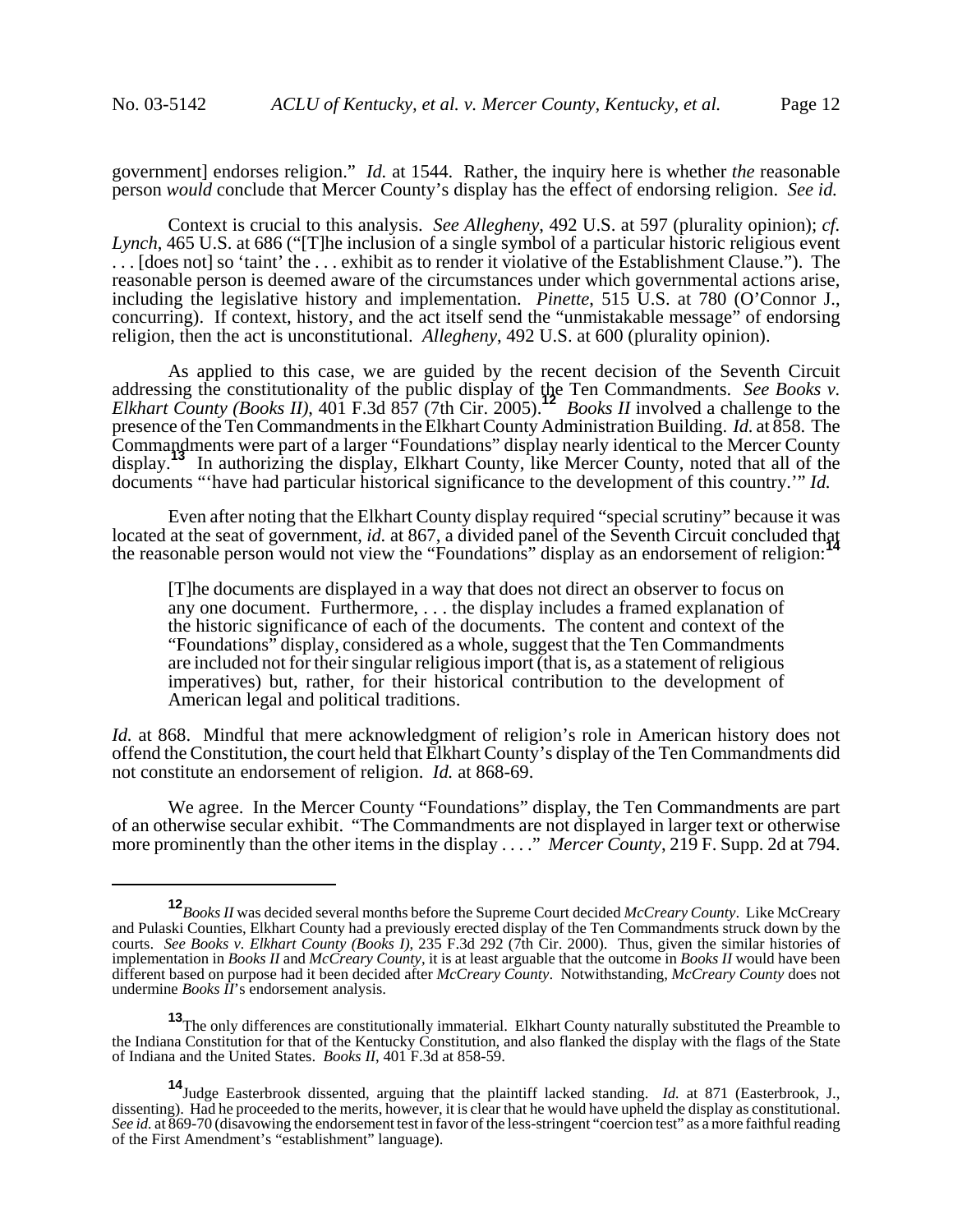The other items include the Bill of Rights and the Declaration of Independence, documents fundamental to American history. When placed on a level with other documents having such unquestioned civil, legal, and political influence, the Commandments' own historical significance becomes more pronounced. These nine documents, along with the explanatory text, send the "unmistakable message" of the County's acknowledgment of legal history. *See Books II*, 401 F.3d at 868 ("By virtue of the texts that are included and the content of the accompanying explanation, this display tells viewers that the American founders were inspired by a religious tradition that includes the Ten Commandments and that those values influenced the development of our law and government."). That they appear in a courthouse only strengthens the message. *See Van Orden*, 125 S. Ct. at 2869-70 (Breyer, J., concurring) (stating that the Commandments' legal message helps explain their presence in courthouses across the country). Furthermore, as discussed *supra*, nothing in the legislative history tends to show otherwise.<sup>15</sup> To the contrary, the reasonable observer is affirmatively aware that Mercer County did not attempt to erect the monument in isolation or as part of a purely religious exhibit before posting the "Foundations" display. We therefore agree with the conclusion of the district court that the display of the Ten Commandments in the Mercer County Courthouse is not an endorsement of religion.

Were we to focus on the perceptions of individuals, every religious display would be "necessarily precluded so long as some passersby would perceive a governmental endorsement thereof." *Pinette*, 515 U.S. at 779 (O'Connor J., concurring). Thus, we find unavailing the ACLU's own assertions that it finds the display offensive and that the display "diminishes [its] enjoyment of the courthouse." (Compl. ¶ 18.) Religion does not become relevant to standing in the political community simply because a particular viewer of a governmental display feels uncomfortable. *Id.* at 780 (O'Connor J., concurring); *see Lee v. Weisman*, 505 U.S. 577, 597-98 (1992) ("People may take offense to all manner of religious as well as nonreligious messages, but offense alone does not in every case show a violation. We know too that sometimes to endure social isolation or even anger may be the price of conscience or noncomformity."). Our concern is that of the reasonable person. And the ACLU, an organization whose mission is "to ensure that . . . the government [is kept] out of the religion business,"**<sup>16</sup>** does not embody the reasonable person.

The ACLU's argument contains three fundamental flaws. First, the ACLU makes repeated reference to "the separation of church and state." This extra-constitutional construct has grown tiresome. The First Amendment does not demand a wall of separation between church and state. *See Lynch*, 465 U.S. at 673; *Lemon*, 403 U.S. at 614; *Zorach v. Clauson*, 343 U.S. 306, 312 (1952); *Brown v. Gilmore*, 258 F.3d 265, 274 (4th Cir. 2001); *Stark v. Indep. Sch. Dist., No. 640*., 123 F.3d 1068, 1076 (8th Cir. 1997); *see also Capitol Square*, 243 F.3d at 300 (dismissing strict separatism as "a notion that simply perverts our history"). Our Nation's history is replete with governmental acknowledgment and in some cases, accommodation of religion. *See, e.g.*, *Marsh v. Chambers*, 463 U.S. 783 (1983) (upholding legislative prayer); *McGowan v. Maryland*, 366 U.S. 420 (1961) (upholding Sunday closing laws); *see also Lynch*, 465 U.S. at 674 ("There is an unbroken history of official acknowledgment by all three branches of government of the role of religion in American life from at least 1789."); *Capitol Square*, 243 F.3d at 293-99 (describing historical examples of governmental involvement with religion). After all, "[w]e are a religious people whose institutions

**<sup>15</sup>**Our decision in *Adland v. Russ*, 307 F.3d 471 (6th Cir. 2002) is distinguishable on this ground. Unlike the display here, the monument erected on the Kentucky state capitol grounds involved overwhelming evidence of religious intendment and legal posturing*. See id.* at 481-84. *Adland* also involved a display where the Decalogue dominated over all others, and where the government included uniquely religious symbols that tended to emphasize the sectarian nature of the Commandments. *Id.* at 486. Those factors are simply not present here.

**<sup>16</sup>**American Civil Liberties Union, http://www.aclu.org/ReligiousLiberty/ReligiousLibertyMain.cfm (last visited Oct. 25, 2005).